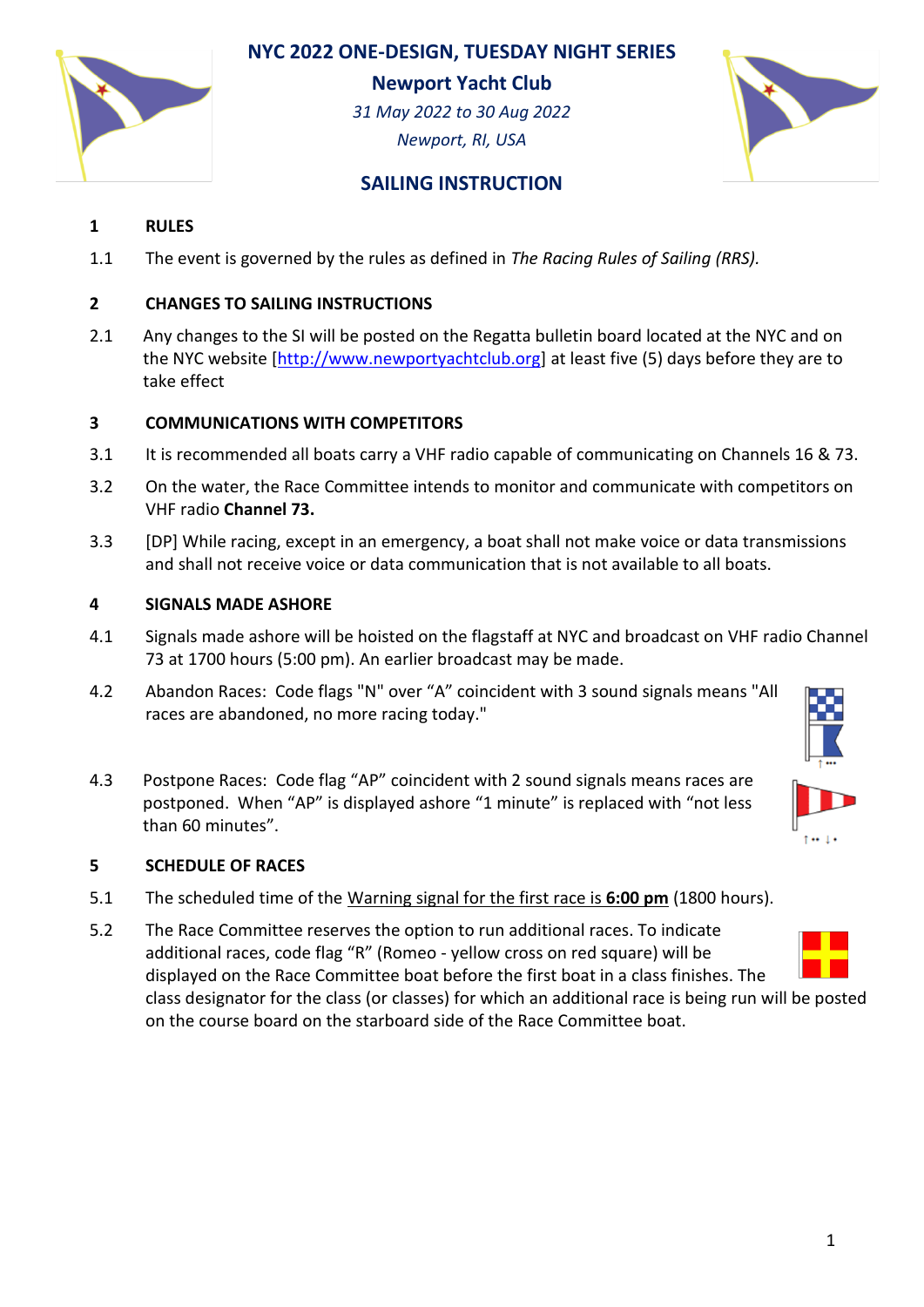## **6 CLASS FLAGS**

6.1 The class flags are:

| <b>Class</b>                         | <b>Course Board</b><br><b>Designator</b> | <b>Class Flag</b>           |
|--------------------------------------|------------------------------------------|-----------------------------|
| J/22<br>(Sail Newport Charter Fleet) | J22                                      | $\frac{\boldsymbol{d}}{22}$ |
| Ensign                               | $*$ E $*$                                |                             |
| S Boats                              | S                                        | 5 в                         |

#### **7 RACING AREA**

- 7.1 Races are conducted on Narragansett Bay, East Passage.
- 7.2 In general, the starting area is in the vicinity west of Goat Island and north of Fort Adams (vicinity of buoy "A" as indicated on the 2021-2023 South Bay Race Chart).



## **8 COURSES**

8.1 Courses are selected from the established list of courses defined on the 2021-2023 South Bay Race Chart published by Sail Newport.

> *While supplies last, printed copies of the chart are available from the NYC Club Steward Office or Dock Office and from Sail Newport. An electronic .PDF copy is available at the Sail Newport website [\[https://sailnewport.org](https://sailnewport.org/)*] *under "Regattas".*

- 8.2 No later than the Warning signal of the first race, the Race Committee will post the courses for each class on the starboard side of the Race Committee boat.
- 8.3 Information for each class is posted top to bottom, left to right. That is, the course number is below the class designator. The start sequence is read left to right.
- 8.4 A number in parentheses below a course indicates the number of laps to be sailed, one (1) being understood. For example, a number two in parentheses (2) under a course number indicates that the entire course is to be sailed twice around.
- 8.5 Race Committee will make every effort to select courses that allow for participants to finish and return to port prior to sunset.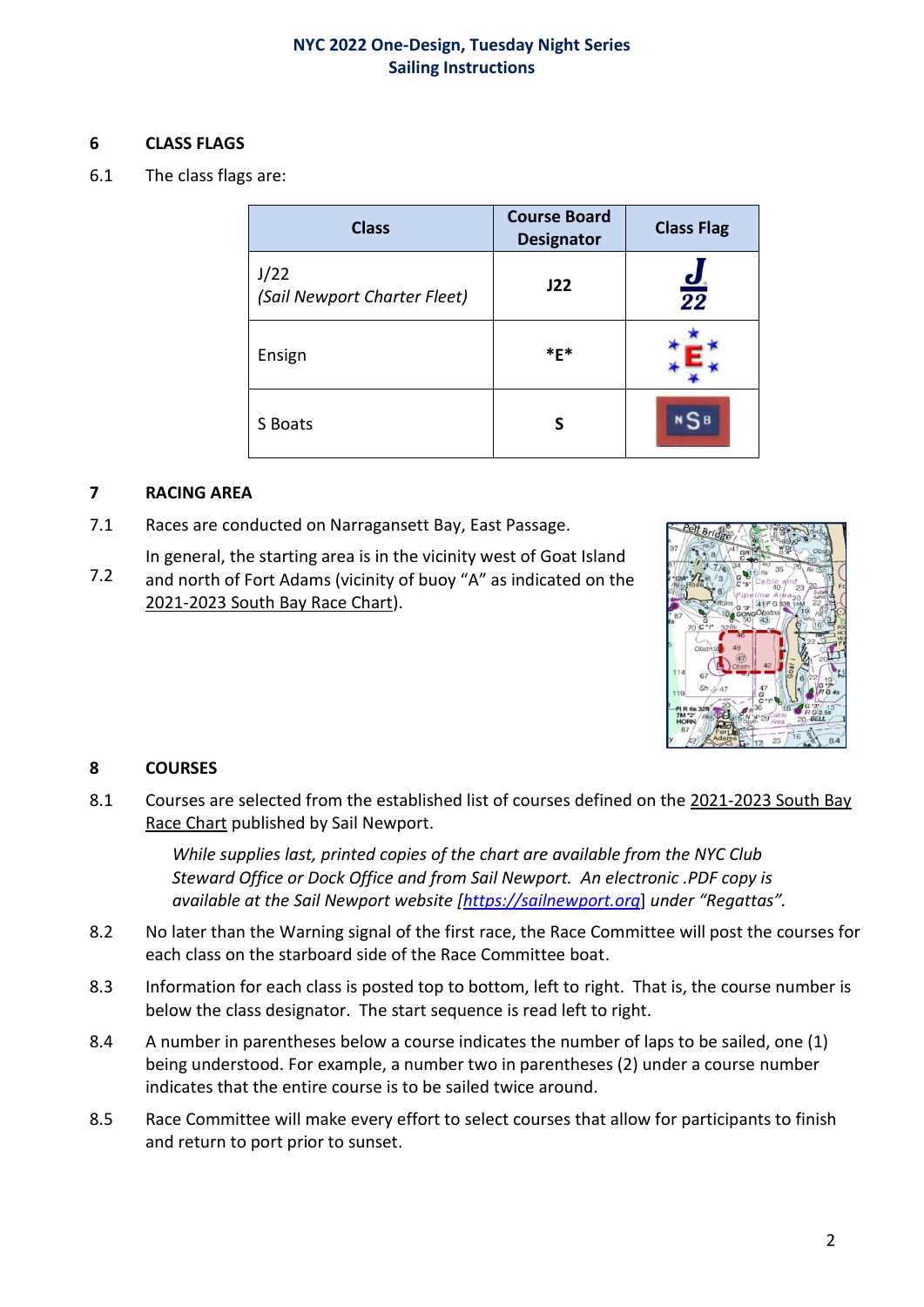## **9 MARKS**

9.1 Marks are a combination of government and special marks as described on the 2021-2023 South Bay Race Chart published by Sail Newport.

## **10 OBSTRUCTIONS**

- 10.1 The following areas are designated as obstructions:
	- a) the area of *The Dumplings* or between those rocks and Jamestown shore
	- b) the rock near Fort Wetherill and the Jamestown shore
	- c) *Citing Rock* east of Rose Island
- 10.2 Competitors shall not sail between Rose Island and the Newport (Pell) Bridge.
- 10.3 Competitors shall pass under the Newport (Pell) Bridge only through the center span.
- 10.4 The start/finish line is an obstruction except when starting or finishing. **Once a boat properly starts, she shall not sail through the start/finish line** other than to finish unless the start/finish mark is also a mark of the course.

#### **11 THE START**

- 11.1 Starting signals will be made in accordance with the RRS 26 (Starting Races).
- 11.2 The Race Committee intends to conduct **rolling starts**, whereby the Start of one class will be concurrent with the Warning for the next class.
- 11.3 Two or more classes may be started at the same time. Multiple class flags will be displayed as the Warning signal in this case.
- 11.4 The start line is between the orange flag on the Race Committee boat and the starting mark.
- 11.5 **Boats in a class whose warning signal has not been made shall keep clear of the starting area during the starting sequence for other races.**
- 11.6 A boat that does not start within **4 minutes** after her starting signal will be scored *Did Not Start* (DNS) without a hearing. This changes RRS A5.1 and A5.2.
- 11.7 Two or more boats of the same class must start within their time limit for a race to be scored for that class.
- 11.8 RRS 29.2 (**General Recall**) is amended as follows: A recalled class will restart after all subsequent classes in the original starting sequence. The Warning for the recalled class will be concurrent with the Start of the last class in the original starting sequence (rolling start continues). If there is more than one general recall,  $\lambda_{\bullet\bullet}$   $\lambda_{\bullet\bullet}$ class order will be maintained.

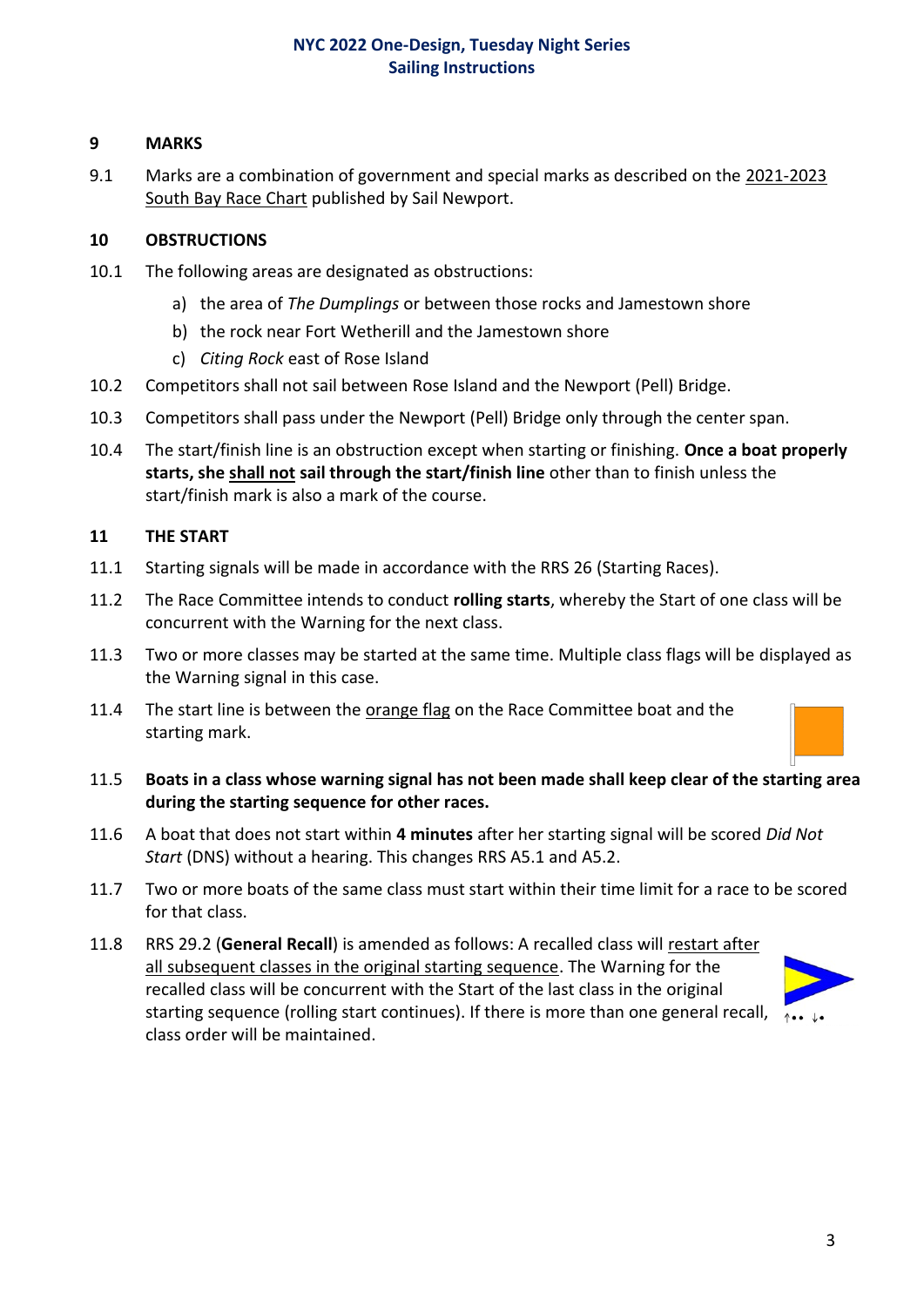## **12 FINISHING**

- 12.1 The finish line will be between the blue flag displayed on the Race Committee boat and the starting mark.
- 12.2 When a course is shortened the finish line will be between an orange flag on the Race Committee boat and the nearby mark. A shortened course is indicated when code flag "S" (Sierra – white with blue square) is displayed on the Race Committee boat accompanied by two (2) sound signals.



#### **13 TIME LIMITS**

- 13.1 The time limit for all classes is 30 minutes after sunset.
- 13.2 Any boat that finishes more than 30 minutes after the first boat in its class that sails the course and finishes, or more than 30 minutes after sunset, whichever comes first, will be scored DNF (Did not finish) by the Race Committee without a hearing. This changes RRS A5 (Scores Determined by the Race Committee).

#### **14 HEARING REQUESTS**

- 14.1 A protesting boat shall comply with RRS 61.1 (Informing the Protestee) and shall notify the Race Committee of their intent to protest upon finishing the race in which the incident occurred.
- 14.2 Protests shall be filed at NYC no later than 2100 (9:00 pm) on the day after the race. Protest forms are available at NYC or on the US Sailing website. Protestors may deposit completed forms in the Regatta Committee box located in the hallway on the NYC first floor or email them to: [Regatta@NewportYachtClub.org](mailto:Regatta@NewportYachtClub.org)

#### **15 SAFETY REGULATIONS**

- 15.1 **Checking In**: Each boat shall sail by the Race Committee boat before their Preparatory signal to hail her sail number, the class in which she will race, and her Team Name if applicable. Each boat shall receive acknowledgement from the Race Committee.
- 15.2 **Withdrawal**: Boats withdrawing from a race shall inform the Race Committee as soon as possible either directly or on VHF Channel 73. Any boat unable to contact the Race Committee directly shall report its withdrawal to the NYC Dock Office (Tel: 401-846-9410) and ask to have the information relayed to the Race Committee.
- 15.3 **PFD Requirement**: In accordance with Rhode Island law children under 13 years of age shall wear a USCG approved personal floatation device (PFD) whenever they are aboard a boat unless they are below decks or in an enclosed cabin.